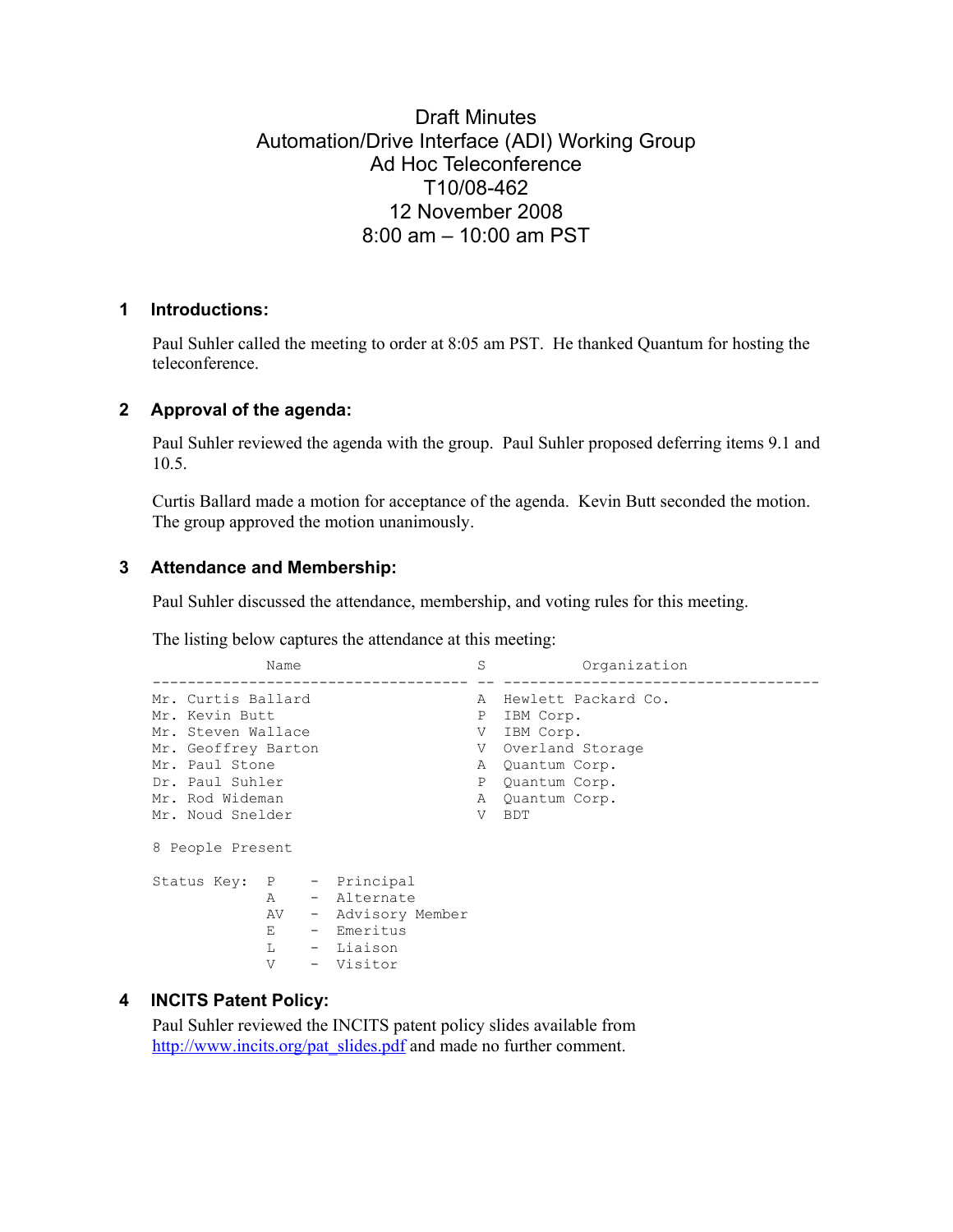## **5 INCITS Antitrust Guidelines:**

Paul Suhler reviewed the guidelines around avoidance of antitrust issues.

#### **6 Approval of previous meeting minutes:**

| 08 September 2008 meeting | $08-372r1$   |
|---------------------------|--------------|
| 08 October 2008 meeting   | 08-408r0     |
| 03 November 2008 meeting  | $08 - 445r0$ |

Paul Suhler requested comments for the minutes of the 08 September 2008, 08 October 2008, and 03 November 2008 meetings (see above). No comments were received.

## **7 Call for secretary [Suhler]:**

Paul Suhler noted that ADI remains without a permanent secretary. He asked if anyone wished to volunteer to fill this role. No one volunteered, so Paul encouraged participants to consider taking up the role. Rod Wideman agreed to serve as secretary for this meeting.

#### **8 Review of action items:**

08-026 Geoffrey Barton to create a proposal for item 12 in 08-147r1 per old business item 9.3 of 08-291r0. *Carryover*

08-028 Rod Wideman to revise 08-021r2 and post. *Carryover* 

08-029 Geoffrey Barton to write a proposal to clarify the RESETa signal behavior. *Carryover* 

08-033 Paul Suhler to revise 08-409r1 and post. *Complete*, 08-409r2

#### **9 Old business:**

## *9.1 ADC-3 SET AUTOMATION DEVICE ATTRIBUTE command (08-021r2) [Wideman]*

This item was deferred at the author's request.

#### *9.2 ADT-2: Internet ADT (iADT) (08-409r2) [Suhler]*

Paul Suhler presented his revisions in 08-409r2.

Kevin Butt and Steve Wallace questioned how IP addresses are learned (as described in 6.4.1 of the proposal). Previous discussions on this topic were reviewed. The net of the concern was discovery of IP addresses supporting iADT. Further discussion on how this could be accomplished, and whether it belongs in this proposal or the standard was deferred. However, mapping an IP address to a slot in a library was agreed to be beyond the scope of the standard.

There was consensus to move the informative clause in the current draft proposal to an informative annex instead.

There was much discussion on the potential race condition between the library and drive when listening/connecting. Paul took several notes on ways to possibly address it.